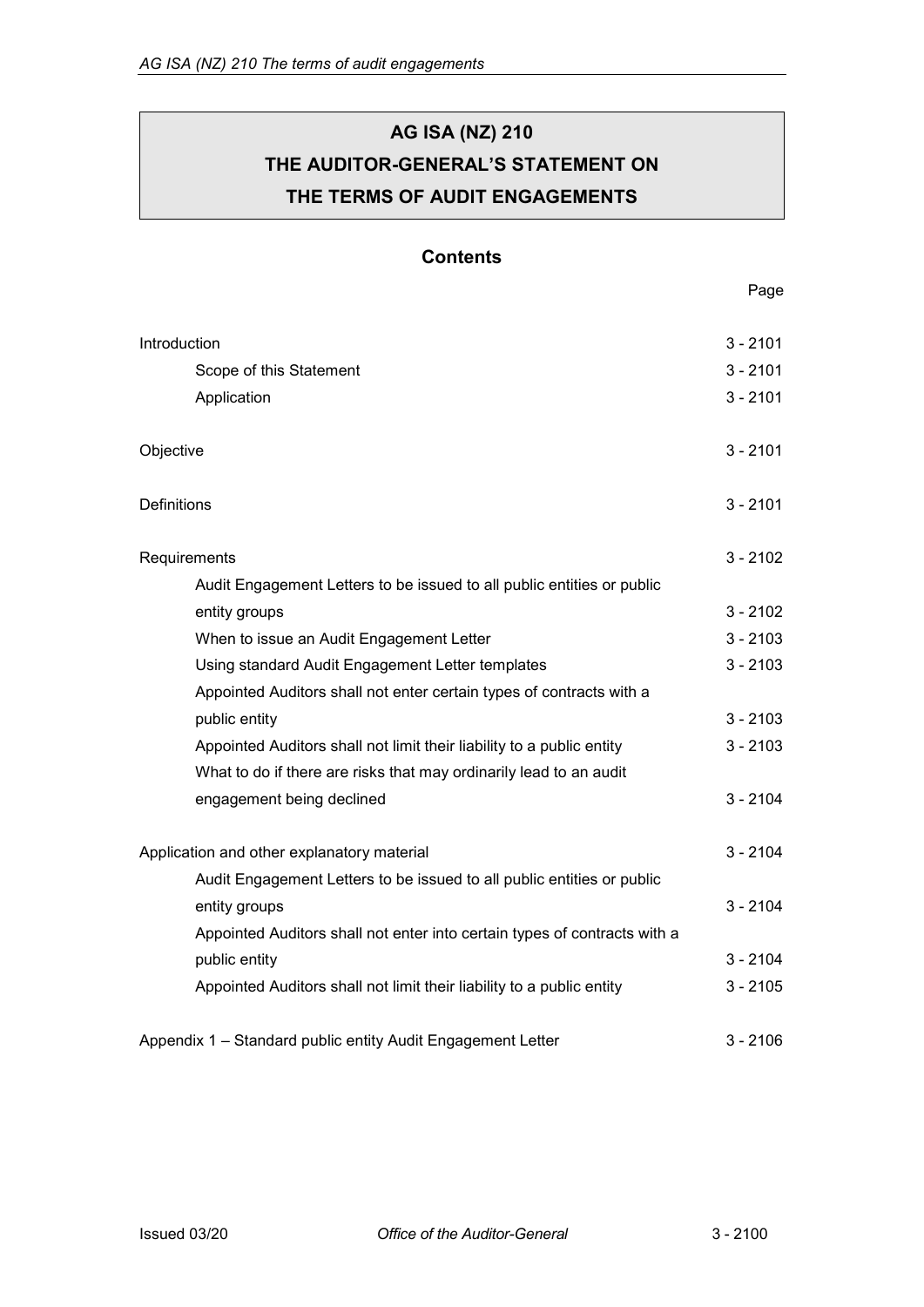## <span id="page-1-0"></span>**Introduction**

### <span id="page-1-1"></span>**Scope of this Statement**

- 1. This Auditor-General's Auditing Statement:
	- (a) establishes the Auditor-General's requirements in relation to ISA (NZ) 210: Agreeing the terms of audit engagements (ISA (NZ) 2[1](#page-1-5)0);<sup>1</sup> and
	- (b) provides additional guidance to reflect the public sector perspective on terms of audit engagements; and
	- (c) provides an Audit Engagement Letter template for Appointed Auditors to use when communicating the terms of the audit engagement to public entities.

## <span id="page-1-2"></span>**Application**

- 2. Compliance with this Statement is mandatory for Appointed Auditors who carry out annual audits on behalf of the Auditor-General. This Statement requires compliance with all of the requirements of ISA (NZ) 210 and the additional requirements included in this Statement.
- 3. This Statement applies to audits of financial statements and/or performance information that have been prepared for reporting periods beginning on or after 1 April 2020, although earlier application is encouraged.

## <span id="page-1-3"></span>**Objective**

4. The objective of the Appointed Auditor is to confirm that there is a common understanding of the terms of the audit engagement between the Appointed Auditor who is carrying out the annual audit on behalf of the Auditor-General and those charged with governance.

## <span id="page-1-4"></span>**Definitions**

- 5. For the purpose of this Auditor-General's Auditing Statement, the defined terms have the meanings attributed:
	- (a) in the Glossary of Terms issued by the New Zealand Auditing and Assurance Standards Board (the NZAuASB glossary) of the External Reporting Board

<span id="page-1-5"></span>The ISA (NZ) Auditing Standards are scoped so that they apply to audits of "historical financial information" However, for the purposes of the Auditor-General's Auditing Standards and Statements, all references to "historical financial information" should be read as the audit of "historical financial and historical performance information".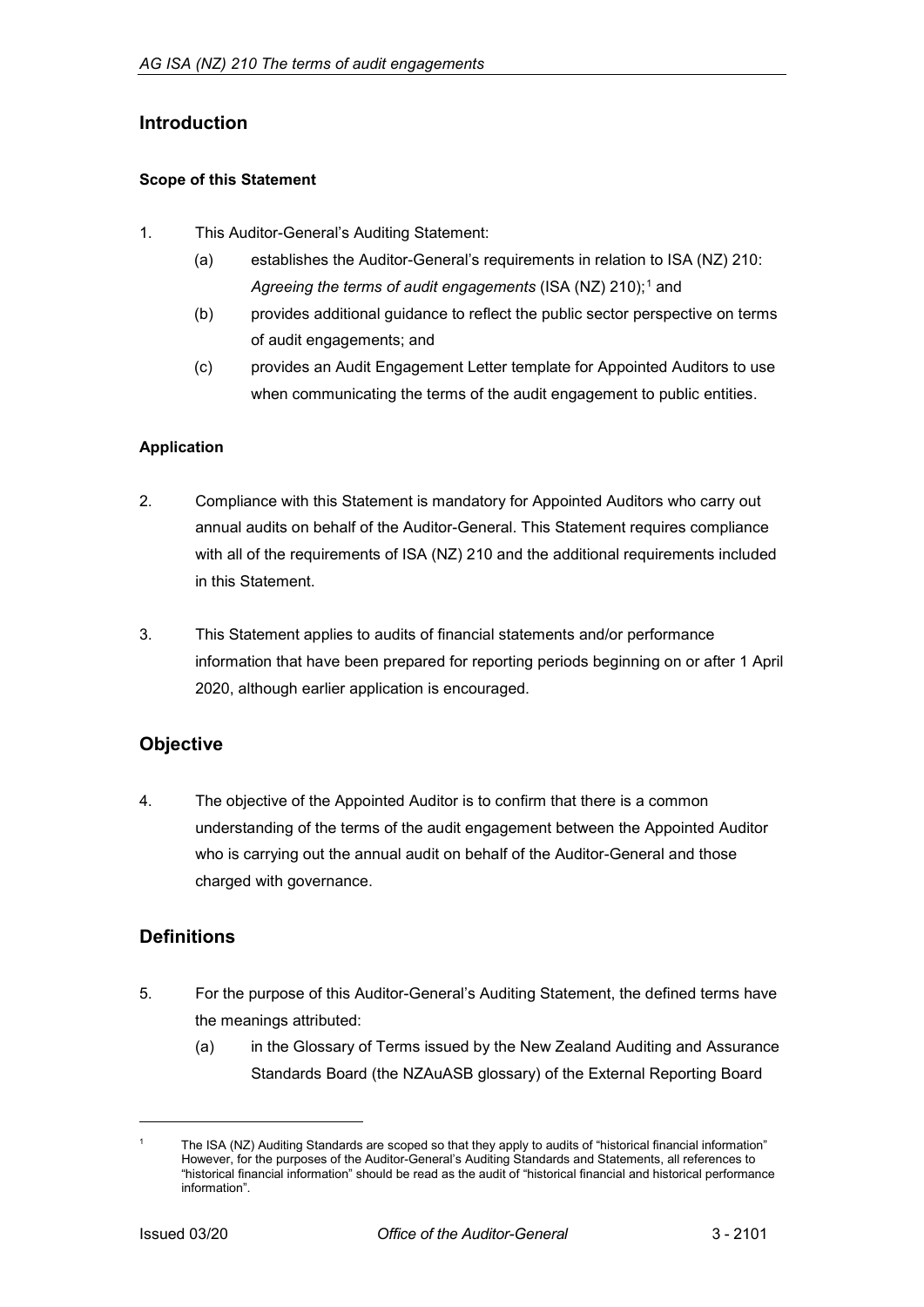(although, where a term with a specific meaning in the New Zealand public sector differs from the NZAuASB glossary, the New Zealand public sector definition shall prevail);

- (b) in the Auditor-General's Glossary of Terms; and
- (c) in the list below.

| Audit Engagement Agreement     | means the agreement between the Auditor-General,            |
|--------------------------------|-------------------------------------------------------------|
|                                | the Appointed Auditor, and the Audit Service Provider       |
|                                | that records the appointment of the Appointed Auditor.      |
| <b>Audit Engagement Letter</b> | means the letter sent by the Appointed Auditor to the       |
|                                | public entity on behalf of the Auditor-General that         |
|                                | communicates the terms of the audit engagement. The         |
|                                | letter is not a contract nor is it an audit proposal, and a |
|                                | public entity or the Appointed Auditor cannot negotiate     |
|                                | or vary the terms of the audit engagement.                  |

### <span id="page-2-0"></span>**Requirements**

### <span id="page-2-1"></span>**Audit Engagement Letters to be issued to all public entities or public entity groups**

- 6. The Appointed Auditor shall personally sign and issue an Audit Engagement Letter to the public entity.
- 7. The Appointed Auditor shall ensure that each public entity is covered by an applicable Audit Engagement Letter. This may mean that an Audit Engagement Letter is issued to each public entity or, if appropriate, to each public entity group they audit on behalf of the Auditor-General (ref: para A1-A2).
- 8. The Audit Engagement Letter shall be issued to the head of the public entity's governing body, which for the purposes of this Statement includes management and those charged with governance (for example, the chairperson, Mayor, or chief executive of a government department) in keeping with the definition in paragraph 5 of ISA (NZ) 210.
- 9. The head of the public entity's governing body is required to formally acknowledge the terms of the audit engagement in writing. If the head of the public entity's governing body refuses to acknowledge the terms of the audit engagement, the Appointed Auditor shall refer the matter to the OAG. In this situation, the Auditor-General or a representative of the OAG will discuss the terms of the engagement directly with the public entity.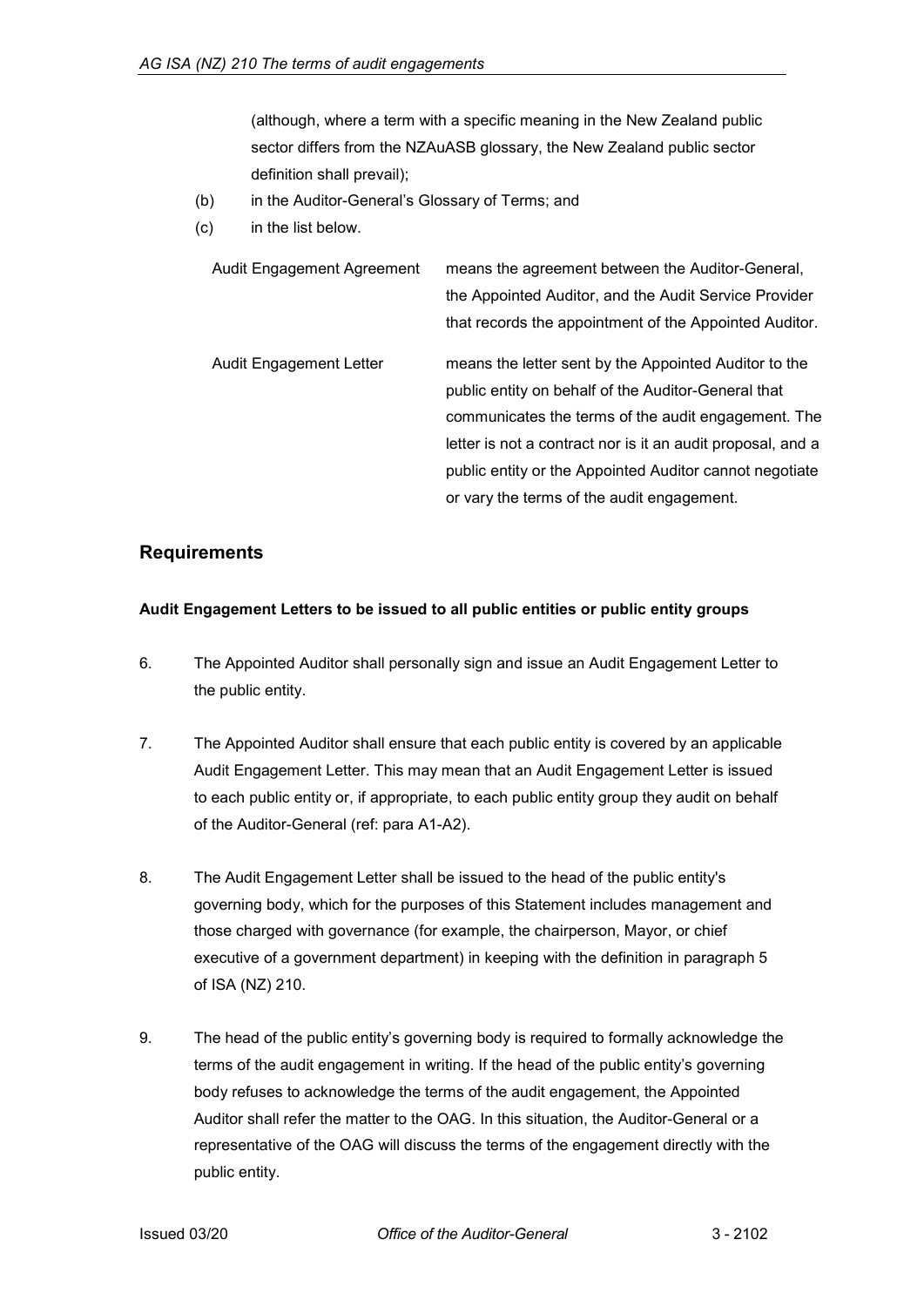### <span id="page-3-0"></span>**When to issue an Audit Engagement Letter**

10. In addition to the requirements of paragraph 13 of ISA (NZ) 210, which specifies the circumstances when an Audit Engagement Letter should be issued for recurring audits, the Appointed Auditor shall issue a new Audit Engagement Letter immediately after a new audit engagement agreement has been entered into or when an existing audit engagement agreement has been renegotiated (which is usually at least once every three years for an audit contract).

### <span id="page-3-1"></span>**Using standard Audit Engagement Letter templates**

11. The Appointed Auditor shall use the standard Audit Engagement Letter template in Appendix 1 unless directed otherwise by the OAG. The wording of any standard Audit Engagement Letter template shall be varied only with the prior agreement of the OAG, unless the changes do not alter the intent of the Audit Engagement Letter and are largely for presentation purposes to correctly reflect the nature of the public entity.

### <span id="page-3-2"></span>**Appointed Auditors shall not enter certain types of contracts with a public entity**

- 12. The Appointed Auditor or the Audit Service Provider shall not enter into a contract with a public entity that limits:
	- (a) the scope of the annual audit;
	- (b) the duties of the Appointed Auditor or the Audit Service Provider under the Audit Engagement Agreement; or
	- (c) the powers, duties, and functions of the Auditor-General under the Act, as delegated to the Appointed Auditor (ref: para A3).

### <span id="page-3-3"></span>**Appointed Auditors shall not limit their liability to a public entity**

13. The Appointed Auditor or the Audit Service Provider shall not limit their liability to a public entity, either by means of the Audit Engagement Letter or by a separate contract (ref: para A4).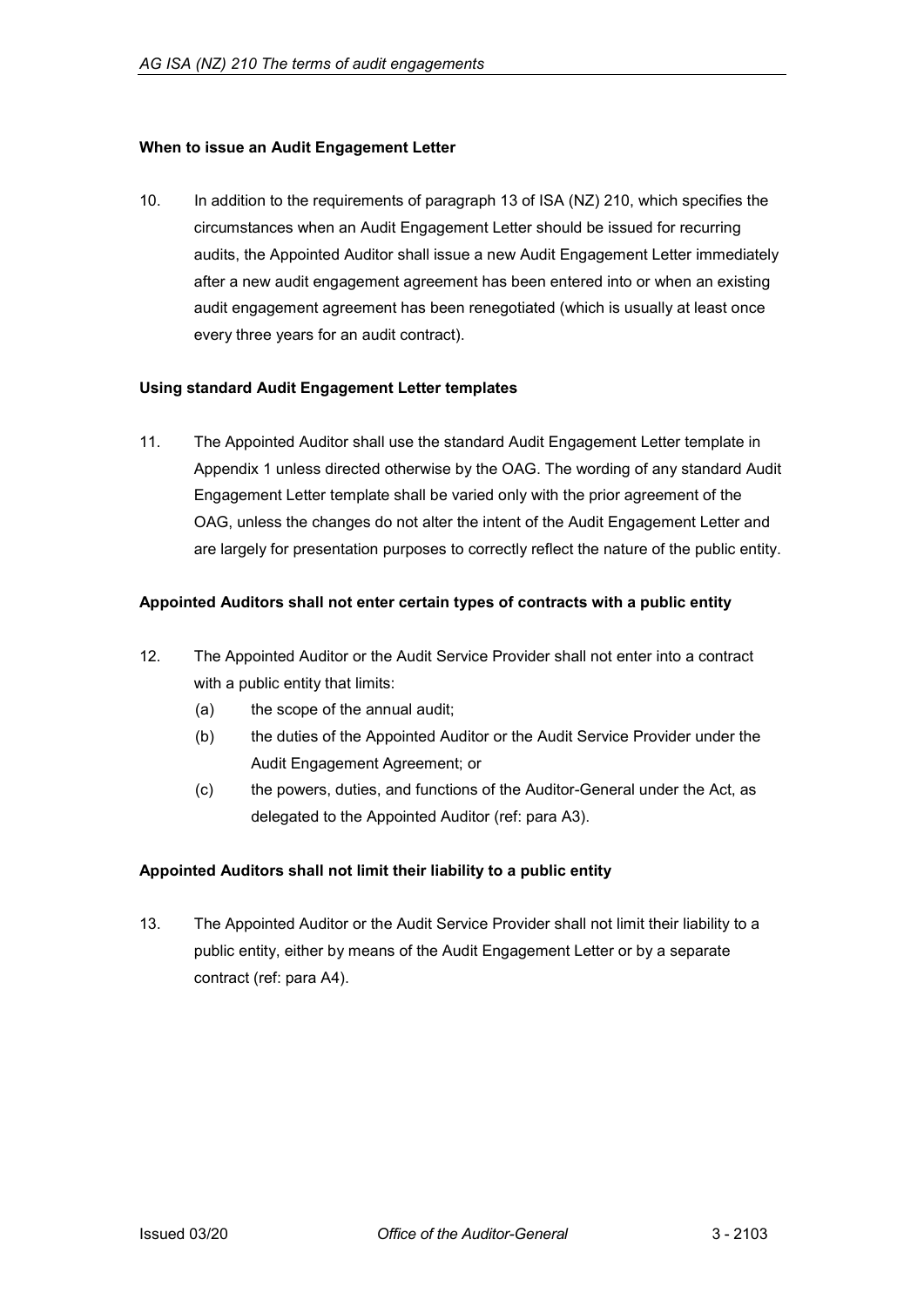## <span id="page-4-0"></span>**What to do if there are risks that may ordinarily lead to an audit engagement being declined**

14. Other than annual audits carried out under section 19 of the Public Audit Act 2001 (the Act), the Auditor-General cannot decline to carry out an annual audit, so the Appointed Auditor shall immediately contact the OAG if there are indications of significant risks in carrying out an annual audit that ordinarily may have led to that audit engagement being declined.

\*\*\*

## <span id="page-4-1"></span>**Application and other explanatory material**

## <span id="page-4-2"></span>**Audit Engagement Letters to be issued to all public entities or public entity groups** (ref: para 7)

- A1. Where a public entity controls one or more other public entities, and all public entities in the "group" are under the common control of one governing body, it may be appropriate to issue a single Audit Engagement Letter for the public entity "group". Alternatively, where a public entity is under the immediate control of a governing body that is different to the governing body of the parent public entity, it is normal practice to issue an Audit Engagement Letter to the governing body of the subsidiary public entity.[2](#page-4-4)
- A2. Where a public entity is jointly controlled by two or more other public entities, but no single public entity is able to exercise control in its own right, it may be appropriate to issue an Audit Engagement Letter to the governing body of the jointly controlled public entity.

## <span id="page-4-3"></span>**Appointed Auditors shall not enter into certain types of contracts with a public entity** (ref: para 12)

A3. The Audit Engagement Letter communicates the terms of the audit engagement, as determined under statute, to a public entity. A public entity or an Appointed Auditor cannot negotiate or vary the terms of the audit engagement. The Appointed Auditor and/or the Audit Service Provider may separately agree with a public entity matters such as the timing of the audit, billing arrangements, and so on.

<span id="page-4-4"></span><sup>&</sup>lt;sup>2</sup> The Companies Act 1993 and the Crown Entities Act 2004 allow for group reporting only. Where group only financial statements are prepared and audited, it will be sufficient to issue one Audit Engagement Letter for the group.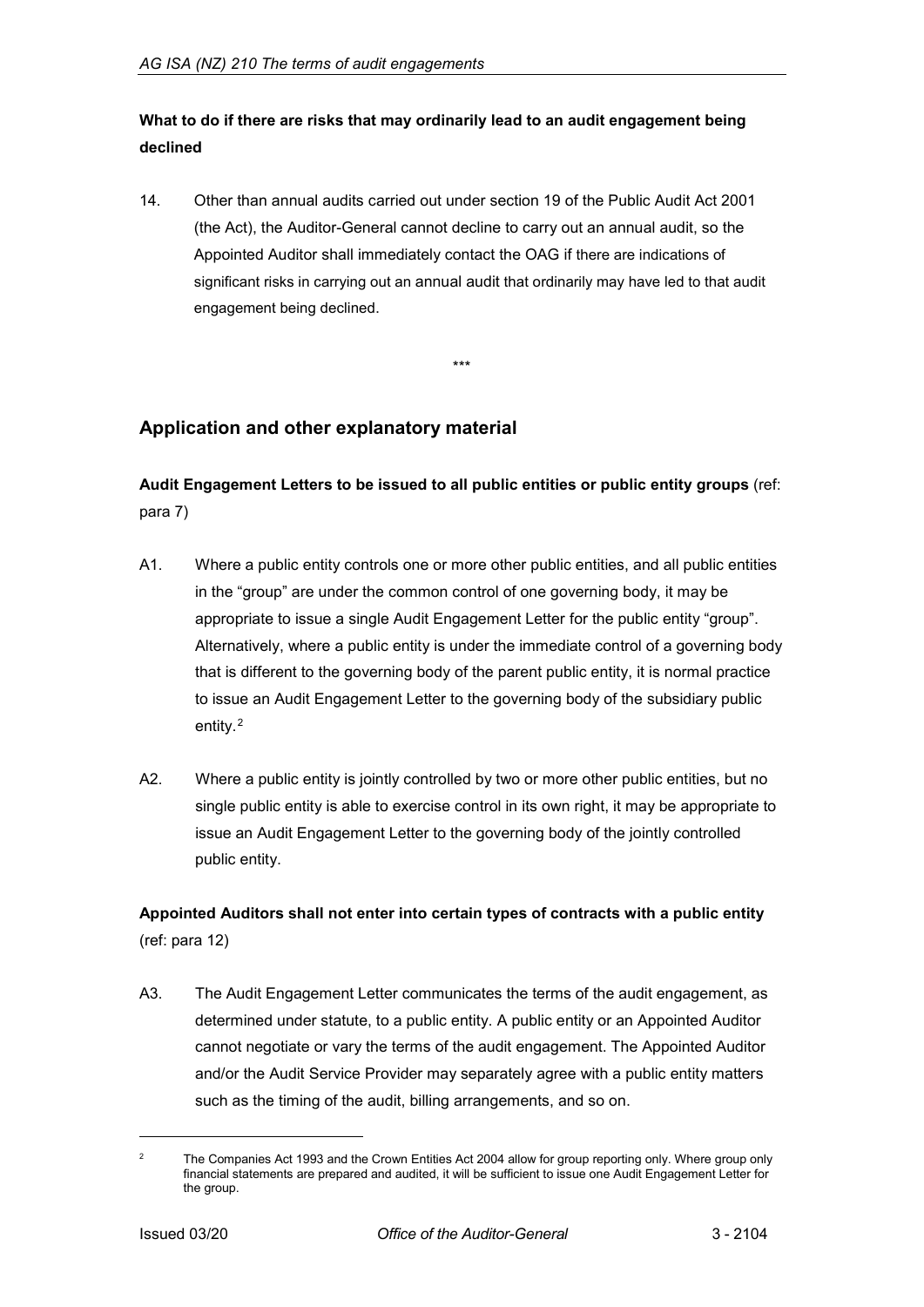## <span id="page-5-0"></span>**Appointed Auditors shall not limit their liability to a public entity** (ref: para 13)

A4. As the Auditor-General does not limit liability for annual audits, there is no basis for an Appointed Auditor or Audit Service Provider (in their capacity as the Auditor-General's agent) to do so.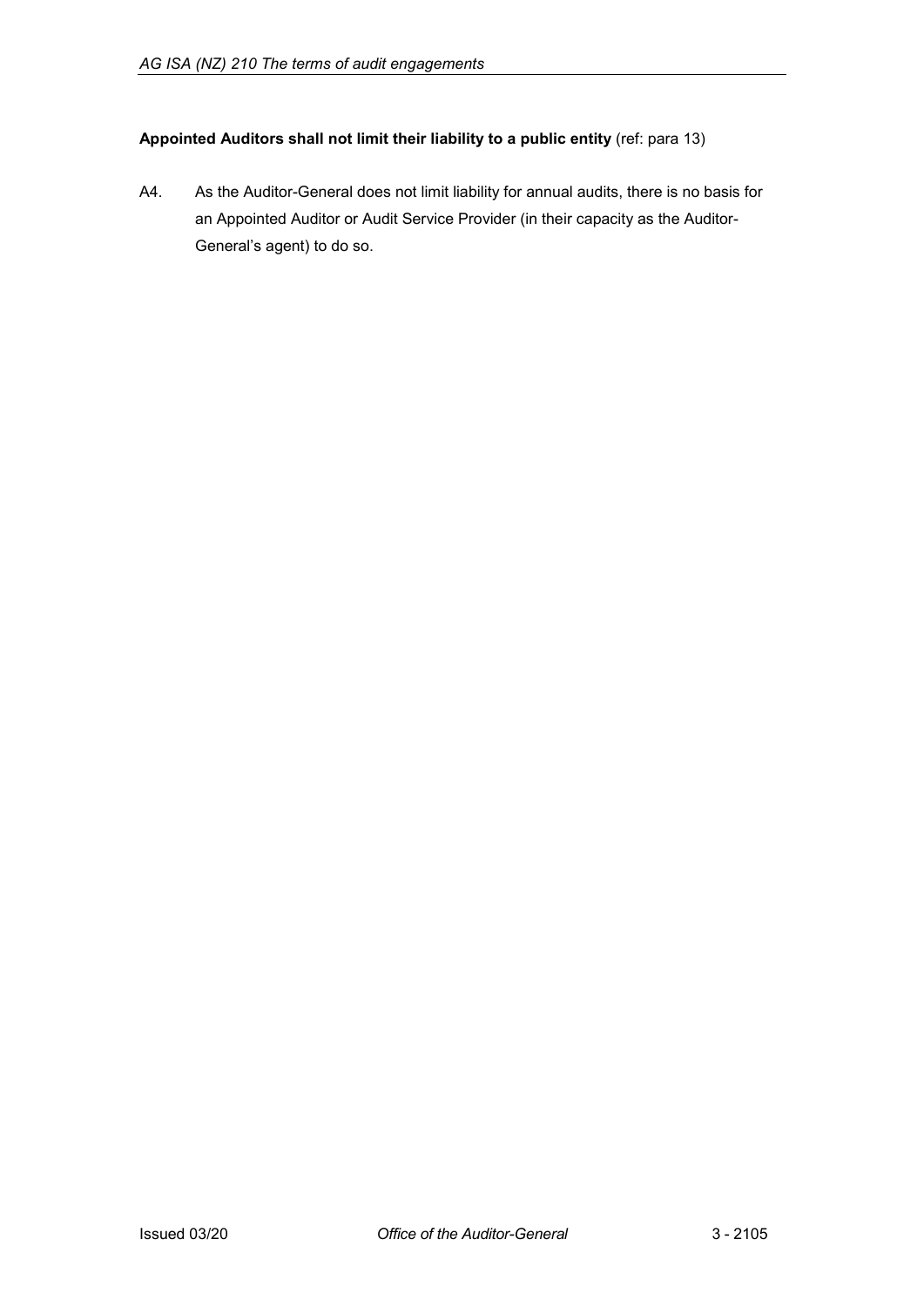## <span id="page-6-0"></span>**Appendix 1 – Standard public entity Audit Engagement Letter[3](#page-6-1)**

[*Date*]

[*Firm's letterhead*]

The Chairperson [*Governing body*] [*Name of public entity*] [*Address*]

Dear [*chairperson*]

#### **AUDIT ENGAGEMENT LETTER**

This audit engagement letter is sent to you on behalf of the Auditor-General who is the auditor of all "public entities", including [*name of public entity*], under section 14 of the Public Audit Act 2001 (the Act).[4](#page-6-2) The Auditor-General has appointed me, [*name of Appointed Auditor*], using the staff and resources of [*name of Auditing Firm*], under section 32 and 33 of the Act, to carry out the annual audits of the [*name of public entity*]'s financial statements [*and performance information*]. We will be carrying out these annual audits on the Auditor-General's behalf, for the years ending [*DD MM 20XX to DD MM 20XX*].

This letter outlines:

- the terms of the audit engagement and the nature, and limitations, of the annual audit; and
- the respective responsibilities of the [*governing body*] and me, as the Appointed Auditor, for the financial statements [*and performance information*].

The objectives of the annual audit are:

- to provide an independent opinion on the *[governing body*]'s financial statements *[and performance information*]; and
- to report on other matters that come to our attention as part of the annual audit. Typically, those matters will relate to issues of financial management and accountability.

We will carry out the audit in accordance with the Auditor-General's Auditing Standards, which incorporate the Professional and Ethical Standards and the International Standards on Auditing (New Zealand) issued by the New Zealand Auditing and Assurance Standards Board (collectively, the Auditing Standards). The Auditing Standards require that we comply with ethical requirements, and plan and perform the annual audit to obtain reasonable assurance about whether the [*name of public entity*]'s financial statements [*and performance information*] are free from material misstatement. The Auditing Standards also require that we remain alert to issues of concern to the Auditor-General. Such issues tend to relate to matters of financial management and accountability.

#### **Your responsibilities**

Our audit will be carried out on the basis that the [*governing body*] acknowledges that it has responsibility for:

- preparing the financial statements [*and performance information*] in accordance with any applicable legal requirements and financial reporting standards;
- having such internal control as is determined necessary to enable the preparation of financial statements [*and performance information*] that are free from material misstatement, whether due to fraud or error; and providing us with:
	- access to all information relevant to preparing the financial statements [*and performance information*, such as records, documentation, and other information;
	- all other information, in addition to the financial statements [*and performance information*], to be included in the annual report;

l

<span id="page-6-1"></span><sup>3</sup> Appendix 1 is an Audit Engagement Letter for a public entity whose financial statements [*and performance information*] is required to be prepared in accordance with a fair presentation framework. Some changes to this letter will be required where the financial statements [*and performance information*] are prepared in accordance with a compliance presentation framework.

<span id="page-6-2"></span>Replace the first sentence of the Audit Engagement Letter with the following sentence, only if the audit is carried out under section 19 of the Public Audit Act 2001:

*<sup>&</sup>quot;This audit engagement letter is sent to you on behalf of the Auditor-General. The Auditor-General has accepted the request of [name of entity] to be its auditor under section 19 of the Public Audit Act 2001 (the Act)."*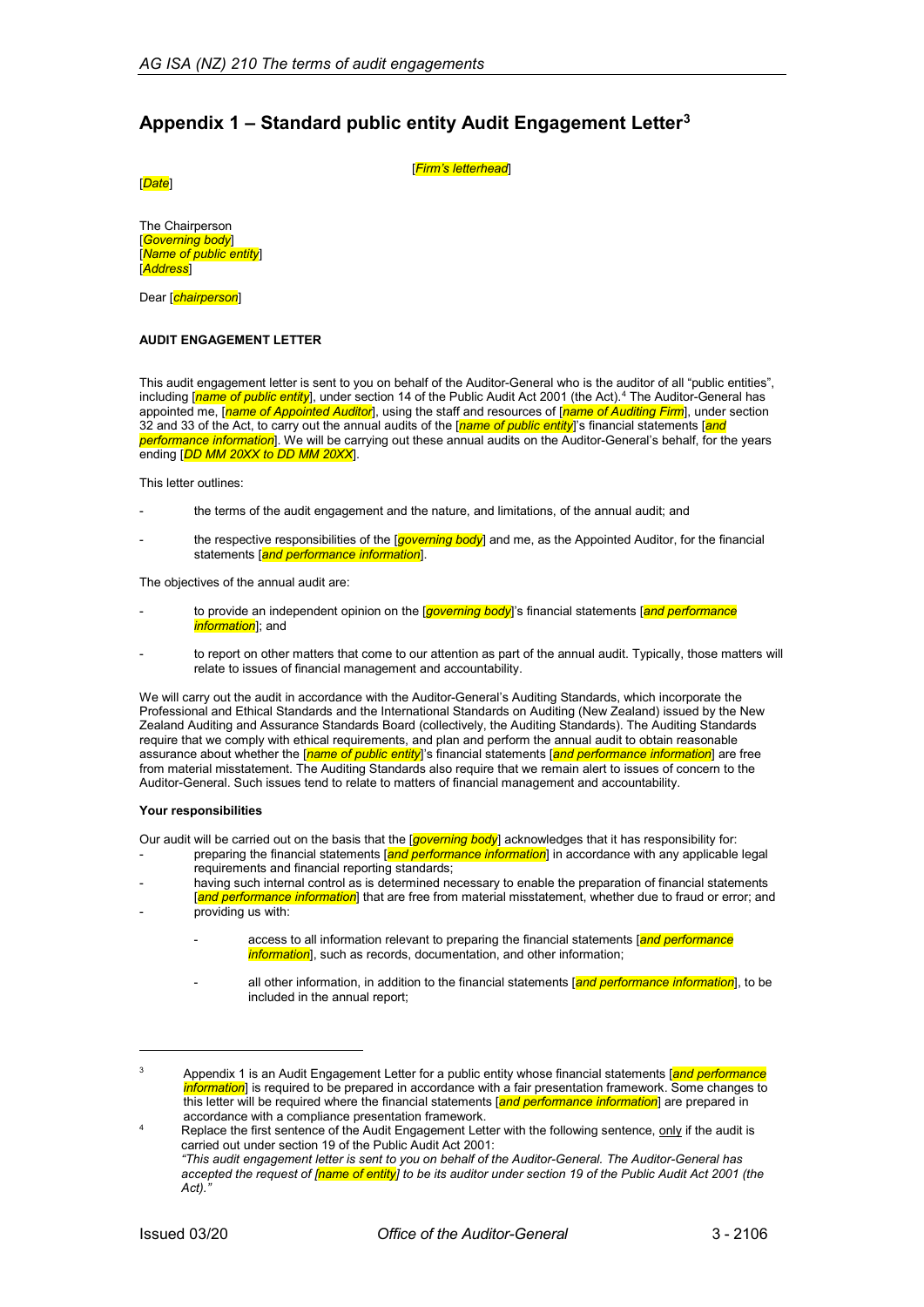- additional information that we may request from the [*name of public entity*] for the purpose of the audit;
- unrestricted access to [*governing body*] members and employees that we consider necessary; and
	- written confirmation concerning representations made to us in connection with the audit.<sup>5</sup>

The [*governing body*]'s responsibilities extend to all resources, activities, and entities under its control. We expect that the [*governing body*] will ensure that:

- the resources, activities, and entities under its control have been operating effectively and efficiently;
- it has complied with its statutory obligations, including laws, regulations, and contractual requirements;
- it has carried out its decisions and actions with due regard to minimising waste;
- it has met Parliament's and the public's expectations of appropriate standards of behaviour in the public sector in that it has carried out its decisions and actions with due regard to probity; and
- its decisions and actions have been taken with due regard to financial prudence.

We expect the [*governing body*] and/or the individuals within the [*name of public entity*] with delegated authority to immediately inform us of any suspected fraud, where there is a reasonable basis that suspected fraud has occurred – regardless of the amount involved. Suspected fraud also includes instances of bribery and/or corruption.

The [*governing body*] has certain responsibilities relating to the preparation of the financial statements [*and performance information*] and in respect of financial management and accountability matters. These specific responsibilities are set out in Annex 1. Annex 2 contains some additional responsibilities relating to the health and safety of audit staff. We expect members of the [*governing body*] to be familiar with those responsibilities and, where necessary, have obtained advice about them.

The [*governing body*] should have documented policies and procedures to support its responsibilities. It should also regularly monitor performance against its objectives.

#### **Our responsibilities**

#### *Carrying out the audit*

We are responsible for forming an independent opinion on whether the financial statements of *[name of public entity*]:

- present fairly, in all material respects:
	- its financial position as at [**DD MM 20XX**]; and
	- its financial performance and cash flows for the year then ended; and
- comply with generally accepted accounting practice in New Zealand in accordance with [*the applicable financial reporting framework*].

We are also responsible for forming an independent opinion on whether the [*performance information*] of [*name of public entity*]:

- presents fairly, in all material respects, the performance for the year ended [*DD MM 20XX*], [*including:*

*its performance achievements as compared with forecasts included in the statement of performance expectations for the financial year; and*

*- its actual revenue and expenses as compared with the forecasts included in the statement of performance expectations for the financial year; and*

- In addition, the [*governing Body*] is responsible:
- for the preparation of the summary financial statements [*and summary performance information*];
- for making the audited summary financial statements [*and summary performance information*] readily available to the intended users of that information; and
- for including our audit report on the summary financial statements [*and summary performance information*] in any document that contains that information and that indicates that we have reported on that information.

<span id="page-7-0"></span><sup>&</sup>lt;sup>5</sup> If an audit report is going to be issued on the public entity's summary financial and summary performance information, the following text shall be included as a separate paragraph in accordance with the requirements of paragraph 6(b) in ISA (NZ) 810: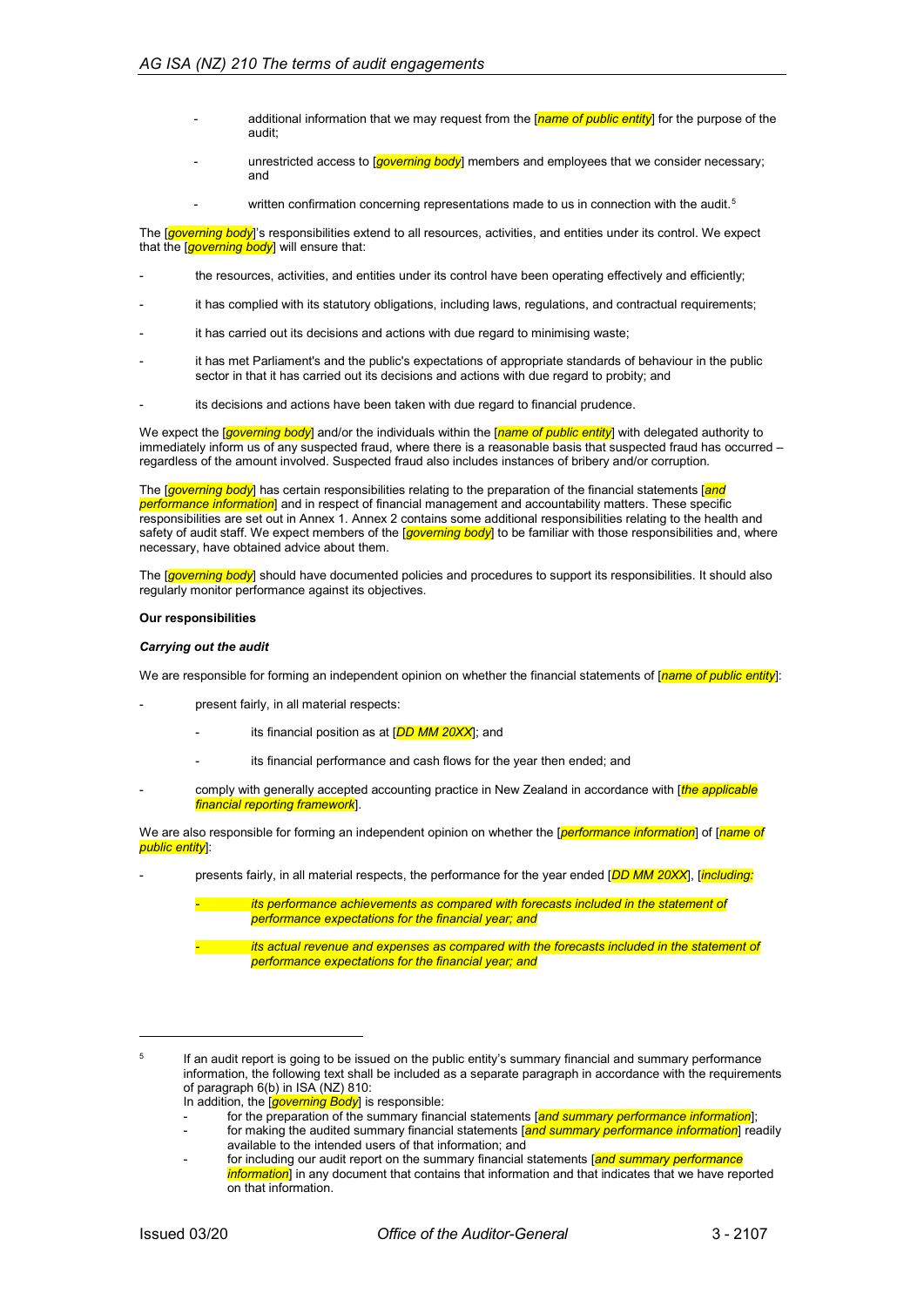#### *- complies with generally accepted accounting practice in New Zealand*]. [6](#page-8-0)

An audit involves obtaining evidence about the amounts and disclosures in the financial statements [*and performance information*]. How we obtain this information depends on our judgement, including our assessment of the risks of material misstatement of the financial statements [*and performance information*], whether due to fraud or error. An audit also includes evaluating the appropriateness of accounting policies and the reasonableness of accounting estimates, as well as evaluating the overall presentation of the financial statements [*and performance information*].

We do not examine every transaction, nor do we guarantee the complete accuracy of the financial statements [*and performance information*]. Because of the inherent limitations of an audit, together with the inherent limitations of internal control, there is an unavoidable risk that some material misstatements may not be detected, even though the audit is properly planned and performed in accordance with the Auditing Standards.

During the audit, we obtain an understanding of internal control relevant to the audit in order to design audit procedures that are appropriate in the circumstances, but not for the purpose of expressing an opinion on the effectiveness of the [*governing body*]'s internal controls. However, we will communicate to you in writing about any significant deficiencies in internal control relevant to the audit of the financial statements [*and performance information*] that we identify during the audit.

During the audit, the audit team will:

- be alert for issues of effectiveness and efficiency in particular, how the [*governing body*] and the [*entity type*] have carried out their activities;
- consider laws and regulations relevant to the audit:
- be alert for issues of waste in particular, whether the [*governing body*] obtained and applied the resources of the [*entity type*] in an economical manner, and whether any resources are being wasted;
- be alert for issues of a lack of probity in particular, whether the [*governing body*] and the [*entity type*] have met Parliament's and the public's expectations of appropriate standards of behaviour in the public sector; and
- be alert for issues of a lack of financial prudence.

#### *Our independence*

It is essential that the audit team and [*name of auditing firm*] remain both economically and attitudinally independent of [*name of public entity*] (the [*entity type*]); including being independent of management personnel and members of the [*governing body*]). This involves being, and appearing to be, free of any interest that might be regarded, whatever its actual effect, as being incompatible with the objectivity of the audit team and the [*name of auditing firm*].

To protect our independence, specific limitations are placed on us in accepting engagements with the [*governing body*] other than the annual audit. We may accept certain types of other engagements, subject to the requirements of the Auditing Standards. Any other engagements must be the subject of a separate written arrangement between the [*governing body*] and myself or [*name of auditing firm*].

#### *Reporting*

-

We will issue an independent audit report that will be attached to the financial statements [*and performance information*]. This report contains our opinion on the fair presentation of the financial statements [*and performance information*] and whether they comply with the applicable reporting requirements. The audit report may also include comment on other financial management and accountability matters that we consider may be of interest to the addressee of the audit report. [7](#page-8-1)

[Our audit report will communicate key audit matters in accordance with ISA (NZ) 701: *Communicating key audit matters in the independent auditor's report*. Key audit matters are those matters that, in our professional judgement, were of most significance in the audit of the financial statements [*and performance information*] for the current year.] [8](#page-8-2)

We will also issue a management letter that will be sent to the [*governing body*]. This letter communicates any matters that come to our attention during the audit that, in our opinion, are relevant to the [*governing body*]. Typically, those matters will relate to issues of financial management and accountability. We may also provide other

<span id="page-8-0"></span> $6$  The expression of an opinion on the performance information will vary depending on the nature of the public entity. Appointed Auditors should refer to the standard audit report on the Auditor's Homepage for the appropriate wording.

<span id="page-8-1"></span>If an audit report is going to be issued on the public entity's summary financial and performance information, then the following text should be included at the end of this paragraph: "In addition, we will issue an audit report that will be attached to the summary financial statements [*and summary performance information*]. This audit report will contain an opinion that provides the same level of

<span id="page-8-2"></span>assurance as the audit report on the full financial statements [*and full performance information*]." <sup>8</sup> Include for those entities where there is either a requirement for the audit report to include key audit matters or where the entity has requested key audit matters to be included in the audit report.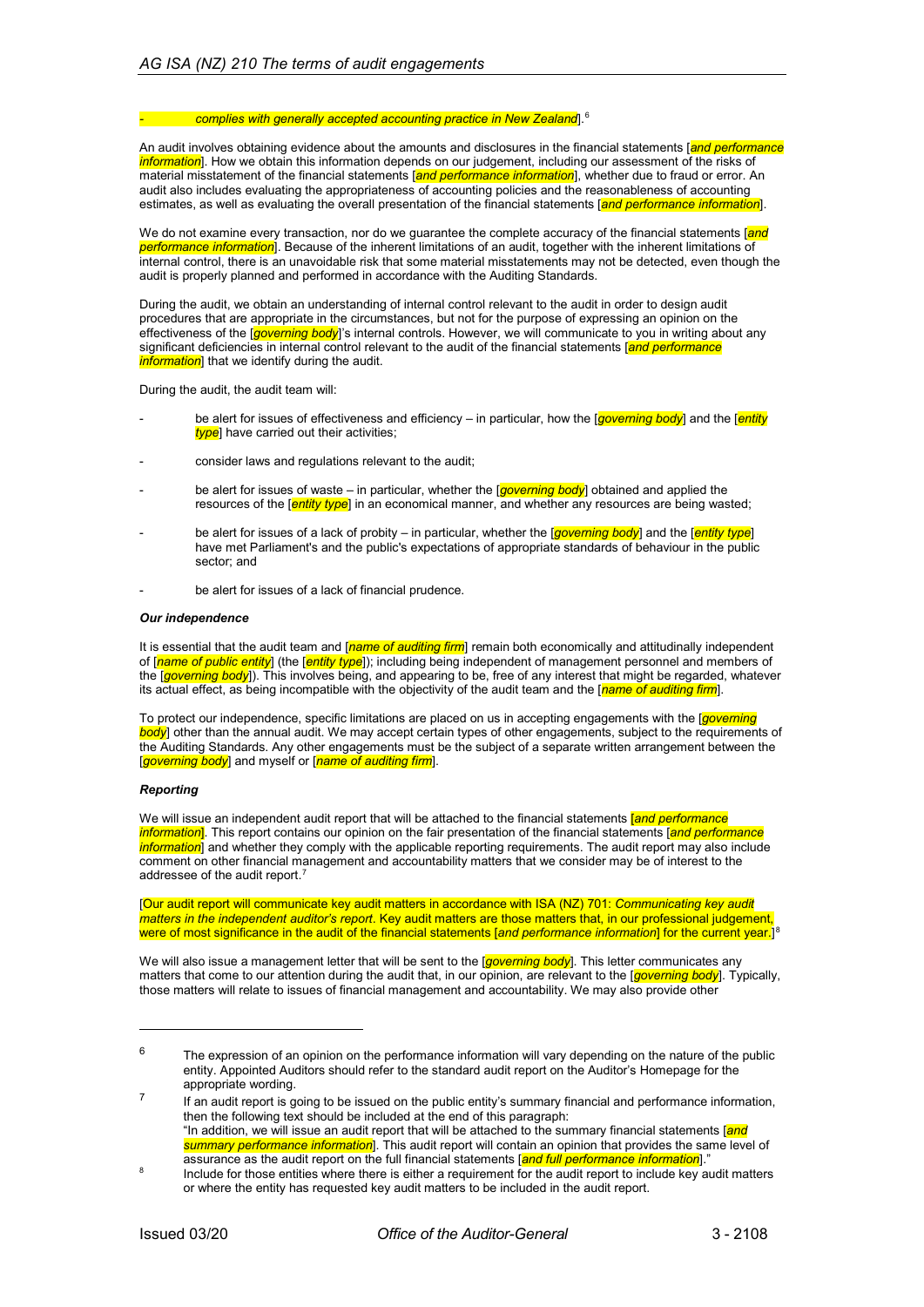management letters to the [*name of public entity*] from time to time. We will inform the [*governing body*] of any other management letters we have issued.

[*The management letter is the basis of a letter sent to the Minister and a briefing report sent to the select committee about the results of our audit.*] [9](#page-9-0)

Please note that the Auditor-General may publicly report matters that are identified in the annual audit, in keeping with section 21 of the Public Audit Act 2001.

#### **Next steps**

Please acknowledge receipt of this letter and the terms of the audit engagement by signing the enclosed copy of the letter in the space provided and returning it to me. The terms will remain effective until a new Audit Engagement Letter is issued.

If you have any questions about the audit generally, or have any concerns about the quality of the audit, you should contact me as soon as possible. If after contacting me you still have concerns, you should contact the Director of Auditor Appointments at the Office of the Auditor-General on (04) 917 1500.

If you require any further information, or wish to discuss the terms of the audit engagement further before replying, please do not hesitate to contact me.

Yours faithfully/sincerely

[*Signature of Appointed Auditor*]

………………………………………………………..……… [*Name of Appointed Auditor*]

……………………………………………………………….. [*Title of Appointed Auditor]*] On behalf of the Auditor-General

I acknowledge the terms of this engagement and that I have the required authority on behalf of the [*governing body*].

Signature:

Name: ………………………………………………………. Title: ………………………………………………………... Date: …………………….

<span id="page-9-0"></span><sup>9</sup> Only include this sentence for entities where a Ministerial letter will be sent.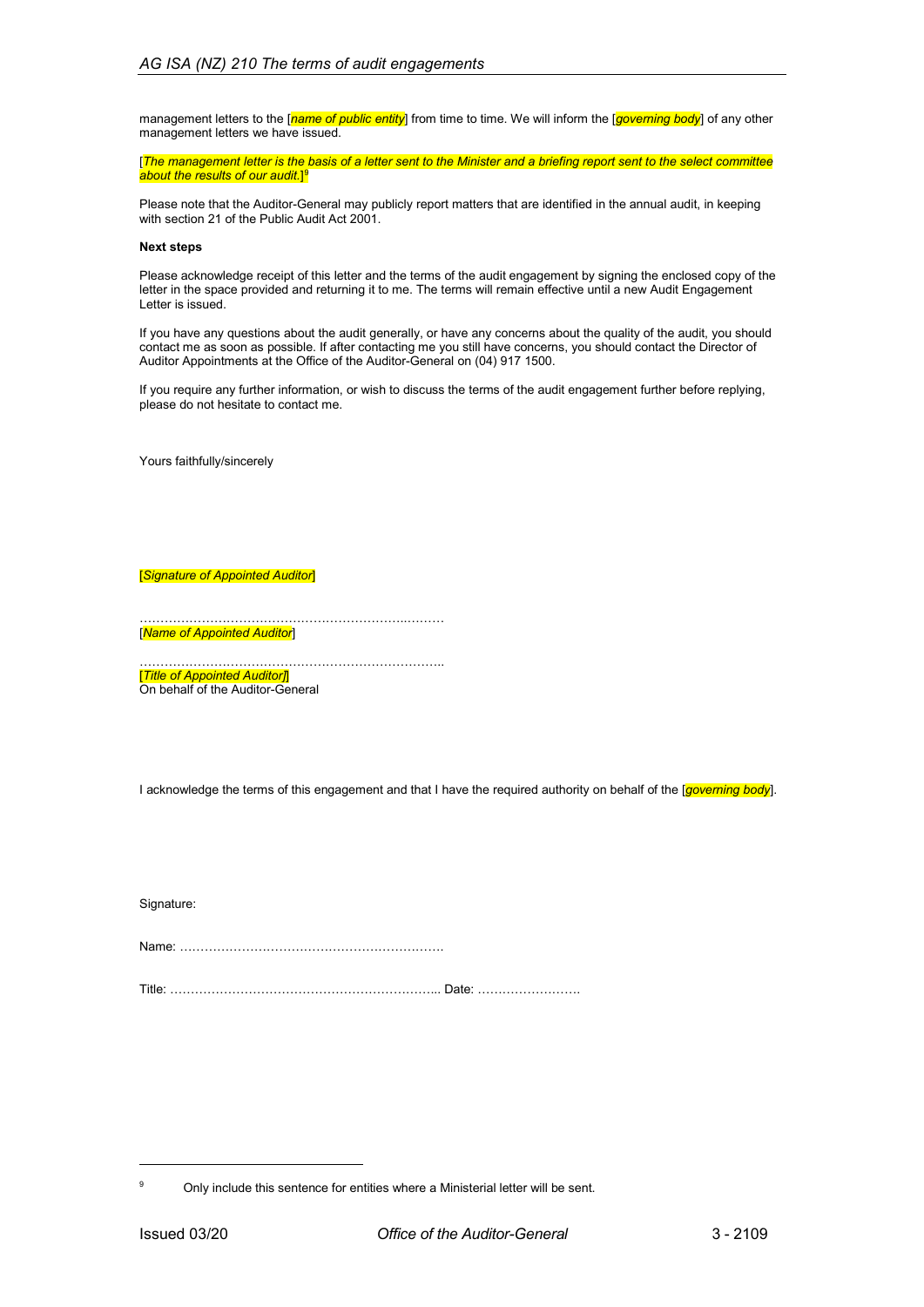| Responsibilities for the financial statements [and performance information]                                                                                                                                                                                   |                                                                                                                                                                                                                                                                                                                                                                                                                                                                                                                                                                                                                                                                                                      |
|---------------------------------------------------------------------------------------------------------------------------------------------------------------------------------------------------------------------------------------------------------------|------------------------------------------------------------------------------------------------------------------------------------------------------------------------------------------------------------------------------------------------------------------------------------------------------------------------------------------------------------------------------------------------------------------------------------------------------------------------------------------------------------------------------------------------------------------------------------------------------------------------------------------------------------------------------------------------------|
| Responsibilities of the laoverning body                                                                                                                                                                                                                       | <b>Responsibilities of the Appointed Auditor</b>                                                                                                                                                                                                                                                                                                                                                                                                                                                                                                                                                                                                                                                     |
| You are required by legislation to prepare financial statements<br>[and performance information] in accordance with legal<br>requirements and financial reporting standards.                                                                                  | We are responsible for carrying out an annual audit on behalf of<br>the Auditor-General. We are responsible for forming an<br>independent opinion on whether the financial statements:                                                                                                                                                                                                                                                                                                                                                                                                                                                                                                               |
| You must also ensure that any accompanying information in the<br>annual report is consistent with that reported in the audited                                                                                                                                | present fairly, in all material respects:                                                                                                                                                                                                                                                                                                                                                                                                                                                                                                                                                                                                                                                            |
| financial statements [and performance information].                                                                                                                                                                                                           | the financial position as at [DD MM 20XX];<br>and                                                                                                                                                                                                                                                                                                                                                                                                                                                                                                                                                                                                                                                    |
| You are required by legislation to prepare the financial<br>statements land performance information] and provide that<br>information to us before the statutory reporting deadline. It is<br>normal practice for you to set your own timetable to comply with | the financial performance and cash flows for<br>the year then ended; and                                                                                                                                                                                                                                                                                                                                                                                                                                                                                                                                                                                                                             |
| statutory reporting deadlines. To meet the reporting deadlines,<br>we are dependent on receiving the financial statements [and<br>performance information] ready for audit and in enough time to                                                              | comply with generally accepted accounting practice in<br>New Zealand in accordance with [ <i>the applicable</i><br>financial reporting framework].                                                                                                                                                                                                                                                                                                                                                                                                                                                                                                                                                   |
| enable the audit to be completed. "Ready for audit" means that<br>the financial statements [and performance information] have<br>been prepared in accordance with legal requirements and<br>financial reporting standards, and are supported by proper        | We are also responsible for forming an independent opinion on<br>whether the [ <i>performance information</i> ]:                                                                                                                                                                                                                                                                                                                                                                                                                                                                                                                                                                                     |
| accounting records and complete evidential documentation.                                                                                                                                                                                                     | presents fairly, in all material respects, the<br>performance for the year ended [DD MM 20XX],<br><b>[including:</b>                                                                                                                                                                                                                                                                                                                                                                                                                                                                                                                                                                                 |
|                                                                                                                                                                                                                                                               | the performance achievements as compared<br>with forecasts included in the statement of<br>performance expectations for the financial<br>year; and                                                                                                                                                                                                                                                                                                                                                                                                                                                                                                                                                   |
|                                                                                                                                                                                                                                                               | the actual revenue and expenses as<br>compared with the forecasts included in the<br>statement of performance expectations for<br>the financial year; and                                                                                                                                                                                                                                                                                                                                                                                                                                                                                                                                            |
|                                                                                                                                                                                                                                                               | complies with generally accepted accounting practice<br>in New Zealand                                                                                                                                                                                                                                                                                                                                                                                                                                                                                                                                                                                                                               |
|                                                                                                                                                                                                                                                               | We will also read the other information accompanying the<br>financial statements [and performance information] and consider<br>whether there are material inconsistencies with the audited<br>financial statements [and performance information].                                                                                                                                                                                                                                                                                                                                                                                                                                                    |
|                                                                                                                                                                                                                                                               | Materiality is one of the main factors affecting our judgement on<br>the areas to be tested and on the timing, nature, and extent of the<br>tests and procedures performed during the audit. In planning and<br>performing the annual audit, we aim to obtain reasonable<br>assurance that the financial statements [and performance<br><i>information</i> ] do not have material misstatements caused by either<br>fraud or error. Material misstatements are differences or<br>omissions of amounts and disclosures that, in our judgement, are<br>likely to influence the audit report addressee's overall<br>understanding of the financial statements [and performance<br><i>information</i> ]. |
|                                                                                                                                                                                                                                                               | If we find material misstatements that are not corrected, they will<br>be referred to in the audit opinion. The Auditor-General's<br>preference is for you to correct any material misstatements and<br>avoid the need for them to be referred to in the audit opinion.                                                                                                                                                                                                                                                                                                                                                                                                                              |
|                                                                                                                                                                                                                                                               | An audit also involves evaluating:                                                                                                                                                                                                                                                                                                                                                                                                                                                                                                                                                                                                                                                                   |
|                                                                                                                                                                                                                                                               | the appropriateness of accounting policies used and<br>whether they have been consistently applied;                                                                                                                                                                                                                                                                                                                                                                                                                                                                                                                                                                                                  |
|                                                                                                                                                                                                                                                               | the reasonableness of the significant accounting<br>estimates and judgements made by those charged<br>with governance;                                                                                                                                                                                                                                                                                                                                                                                                                                                                                                                                                                               |
|                                                                                                                                                                                                                                                               | the appropriateness of the content and measures in<br>E<br>any performance information;]                                                                                                                                                                                                                                                                                                                                                                                                                                                                                                                                                                                                             |

### **Annex 1 – Respective specific responsibilities of the [***governing body***] and the Appointed Auditor**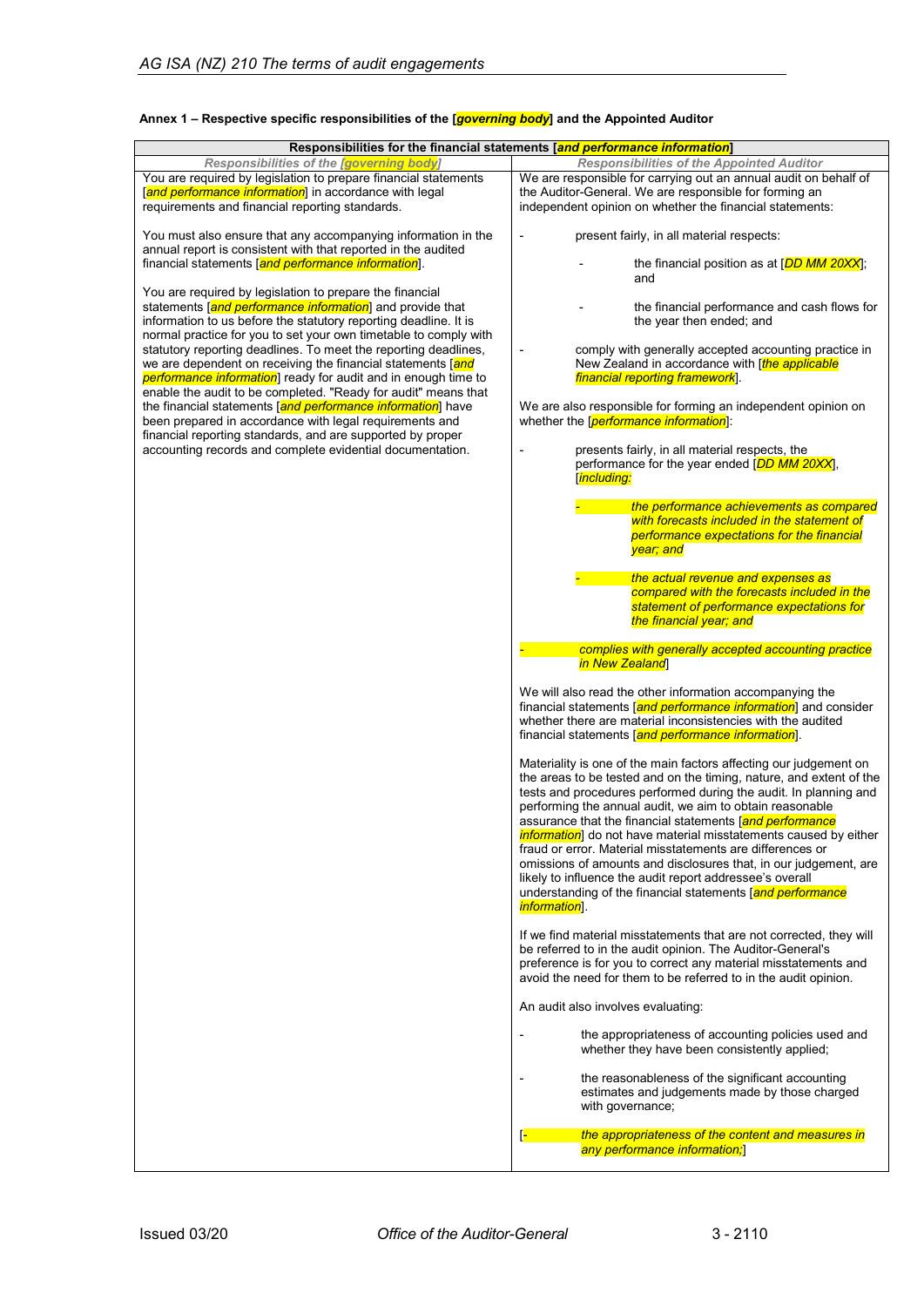| the adequacy of the disclosures in the financial<br>$\blacksquare$<br>statements land performance information]; and                                                                                                                                                                                           |
|---------------------------------------------------------------------------------------------------------------------------------------------------------------------------------------------------------------------------------------------------------------------------------------------------------------|
| the overall presentation of the financial statements<br>[and performance information].                                                                                                                                                                                                                        |
| We will ask you for written confirmation of representations made<br>about the financial statements [and performance information]. In<br>particular, we will seek confirmation that:                                                                                                                           |
| the adoption of the going concern basis of accounting<br>is appropriate;                                                                                                                                                                                                                                      |
| all material transactions have been recorded and are<br>reflected in the financial statements [and performance<br><i>information</i> ];                                                                                                                                                                       |
| all instances of non-compliance or suspected non-<br>compliance with laws and regulations have been<br>disclosed to us; and                                                                                                                                                                                   |
| uncorrected misstatements noted during the audit are<br>immaterial to the financial statements [and<br><i>performance information</i> ].                                                                                                                                                                      |
| Any representation made does not in any way reduce our<br>responsibility to perform appropriate audit procedures and<br>enquiries.                                                                                                                                                                            |
| We will ensure that the annual audit is completed by the reporting<br>deadline or, if that is not practicable because of the non-receipt or<br>condition of the financial statements [and performance<br><i>information</i> , or for some other reason beyond our control, as<br>soon as possible after that. |
| The work papers that we produce in carrying out the audit are the<br>property of the Auditor-General. Work papers are confidential to<br>the Auditor-General and subject to the disclosure provisions in<br>section 30 of the Public Audit Act 2001.                                                          |

| Responsibilities for the accounting records                                                                                                                                                                                                                                                        |                                                                                                                                                                                                        |
|----------------------------------------------------------------------------------------------------------------------------------------------------------------------------------------------------------------------------------------------------------------------------------------------------|--------------------------------------------------------------------------------------------------------------------------------------------------------------------------------------------------------|
| Responsibilities of the [governing body]                                                                                                                                                                                                                                                           | <b>Responsibilities of the Appointed Auditor</b>                                                                                                                                                       |
| You are responsible for maintaining accounting and other<br>records that:                                                                                                                                                                                                                          | We will perform sufficient tests to obtain reasonable assurance<br>as to whether the underlying records are reliable and adequate<br>as a basis for preparing the financial statements [and            |
| correctly record and explain the transactions of the<br>public entity;                                                                                                                                                                                                                             | performance information.<br>If, in our opinion, the records are not reliable or accurate enough                                                                                                        |
| enable you to monitor the resources, activities, and<br>entities under your control;                                                                                                                                                                                                               | to enable the preparation of the financial statements [and<br><i>performance information</i> ] and the necessary evidence cannot be<br>obtained by other means, we will need to consider the effect on |
| enable the public entity's financial position to be<br>determined with reasonable accuracy at any time;                                                                                                                                                                                            | the audit opinion.                                                                                                                                                                                     |
| adequately record the methods, significant<br>assumptions, and data that will be used to make and<br>support the accounting estimates that will enable you<br>to achieve recognition, measurement, or disclosure<br>requirements as determined in the applicable financial<br>reporting framework; |                                                                                                                                                                                                        |
| enable you to prepare financial statements [and<br><i>performance information</i> ] that comply with legislation<br>(and that allow the financial statements [ <mark>and</mark><br>performance information] to be readily and properly<br>audited); and                                            |                                                                                                                                                                                                        |
| are in keeping with the requirements of the<br>Commissioner of Inland Revenue.                                                                                                                                                                                                                     |                                                                                                                                                                                                        |

| Responsibilities for accounting and internal control systems    |                                                                |
|-----------------------------------------------------------------|----------------------------------------------------------------|
| Responsibilities of the faoverning bodyl                        | <b>Responsibilities of the Appointed Auditor</b>               |
| You are responsible for establishing and maintaining accounting | The annual audit is not designed to identify all significant   |
| and internal control systems (appropriate to the size of the    | weaknesses in your accounting and internal control systems. We |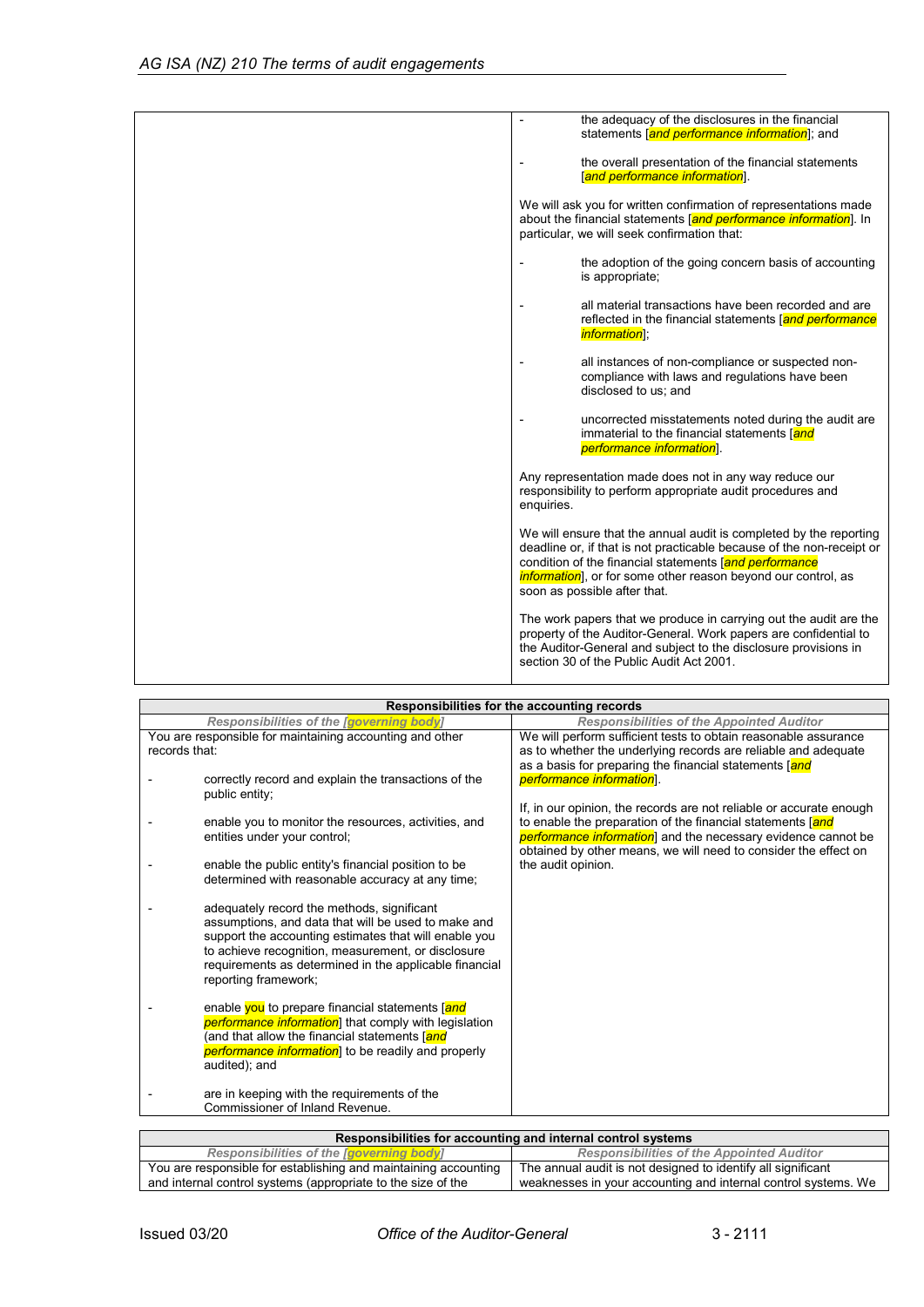| public entity), supported by written policies and procedures,<br>designed to provide reasonable assurance as to the integrity<br>and reliability of financial and, where applicable, performance<br>information reporting. | will review the accounting and internal control systems only to the<br>extent required to express an opinion on the financial statements<br><b>[and performance information].</b>                                                                                                                   |
|----------------------------------------------------------------------------------------------------------------------------------------------------------------------------------------------------------------------------|-----------------------------------------------------------------------------------------------------------------------------------------------------------------------------------------------------------------------------------------------------------------------------------------------------|
|                                                                                                                                                                                                                            | We will report to you separately on any significant weaknesses in<br>the accounting and internal control systems that come to our<br>notice and that we consider may be relevant to you. Any such<br>report will provide constructive recommendations to assist you to<br>address those weaknesses. |

| Responsibilities for preventing and detecting fraud and error                                                                                                                                                                                                                            |                                                                                                                                                                                                                                                                                                                                                                                                                                                                                                                                                                                 |  |
|------------------------------------------------------------------------------------------------------------------------------------------------------------------------------------------------------------------------------------------------------------------------------------------|---------------------------------------------------------------------------------------------------------------------------------------------------------------------------------------------------------------------------------------------------------------------------------------------------------------------------------------------------------------------------------------------------------------------------------------------------------------------------------------------------------------------------------------------------------------------------------|--|
| Responsibilities of the [governing body]                                                                                                                                                                                                                                                 | <b>Responsibilities of the Appointed Auditor</b>                                                                                                                                                                                                                                                                                                                                                                                                                                                                                                                                |  |
| The responsibility for the prevention and detection of fraud and<br>error rests with you, through the implementation and continued<br>operation of adequate internal control systems (appropriate to<br>the size of the public entity), supported by written policies and<br>procedures. | We design our audit to obtain reasonable, but not absolute,<br>assurance of detecting fraud or error that would have a material<br>effect on the financial statements [and performance information].<br>We will review the accounting and internal control systems only<br>to the extent required to allow us to express an opinion on the<br>financial statements [and performance information], but we will:                                                                                                                                                                  |  |
| We expect you to formally address the matter of fraud and<br>formulate an appropriate policy on how to minimise it and (if it<br>occurs) how it will be dealt with. Fraud also includes bribery and<br>corruption.                                                                       | obtain an understanding of internal control and assess<br>its ability for preventing and detecting material fraud<br>and error; and                                                                                                                                                                                                                                                                                                                                                                                                                                             |  |
| We expect you to consider reporting all instances of actual,<br>suspected, or alleged fraud to the appropriate law enforcement<br>agency, which will decide whether proceedings for a criminal<br>offence should be instituted. We expect you, or individuals with                       | report to you any significant weaknesses in internal<br>control that come to our notice.<br>We are required to immediately advise the Office of the Auditor-                                                                                                                                                                                                                                                                                                                                                                                                                    |  |
| the [name of public entity] with delegated authority, to<br>immediately inform us of any suspected fraud where there is a                                                                                                                                                                | General of all instances of actual, suspected, or alleged fraud.                                                                                                                                                                                                                                                                                                                                                                                                                                                                                                                |  |
| reasonable basis that suspected fraud has occurred -<br>regardless of the amount involved.                                                                                                                                                                                               | As part of the audit, you will be asked for written confirmation that<br>you have disclosed all known instances of actual, suspected, or<br>alleged fraud to us.                                                                                                                                                                                                                                                                                                                                                                                                                |  |
|                                                                                                                                                                                                                                                                                          | If we become aware of the possible existence of fraud, whether<br>through applying audit procedures, from advice from you or<br>management, or by any other means, we will communicate this to<br>you with the expectation that you will consider whether it is<br>appropriate to report the fraud to the appropriate law enforcement<br>agency. In the event that you do not report the fraud to the<br>appropriate law enforcement agency, the Auditor-General will<br>consider doing so, if it is appropriate for the purposes of<br>protecting the interests of the public. |  |

| Responsibilities for compliance with laws and regulations                                                                                                                                                                                                                                                                                                                                       |                                                                                                                                                                                                                                                                                                                                                                                                                                                                                                                                                                                                                                                                                                                                                                                                                                                                                                                                                                                       |
|-------------------------------------------------------------------------------------------------------------------------------------------------------------------------------------------------------------------------------------------------------------------------------------------------------------------------------------------------------------------------------------------------|---------------------------------------------------------------------------------------------------------------------------------------------------------------------------------------------------------------------------------------------------------------------------------------------------------------------------------------------------------------------------------------------------------------------------------------------------------------------------------------------------------------------------------------------------------------------------------------------------------------------------------------------------------------------------------------------------------------------------------------------------------------------------------------------------------------------------------------------------------------------------------------------------------------------------------------------------------------------------------------|
| Responsibilities of the lgoverning bodyl                                                                                                                                                                                                                                                                                                                                                        | <b>Responsibilities of the Appointed Auditor</b>                                                                                                                                                                                                                                                                                                                                                                                                                                                                                                                                                                                                                                                                                                                                                                                                                                                                                                                                      |
| You are responsible for ensuring that the public entity has<br>systems, policies, and procedures (appropriate to the size of the<br>public entity) to ensure that all applicable legislative, regulatory,<br>and contractual requirements that apply to the activities and<br>functions of the public entity are complied with. Such systems,<br>policies, and procedures should be documented. | We will obtain an understanding of the systems, policies, and<br>procedures put in place for the purpose of ensuring compliance<br>with those legislative and regulatory requirements that are<br>relevant to the audit. Our consideration of specific laws and<br>regulations will depend on a number of factors, including:<br>the relevance of the law or regulation to the audit;<br>our assessment of the risk of non-compliance;<br>the impact of non-compliance for the addressee of the audit<br>report<br>The way in which we will report instances of non-compliance that<br>come to our attention will depend on considerations of materiality<br>or significance. We will report to you and to the Auditor-General<br>all material and significant instances of non-compliance.<br>We will also report to you any significant weaknesses that we<br>observe in internal control systems, policies, and procedures for<br>monitoring compliance with laws and regulations. |

| Responsibilities to establish and maintain appropriate standards of conduct and personal integrity |                                                                      |
|----------------------------------------------------------------------------------------------------|----------------------------------------------------------------------|
| Responsibilities of the [governing body]                                                           | <b>Responsibilities of the Appointed Auditor</b>                     |
| You should at all times take all practicable steps to ensure that                                  | We will have regard to whether you maintain high standards of        |
| your members and employees maintain high standards of                                              | conduct and personal integrity - particularly in matters relating to |
| conduct and personal integrity. You should document your                                           | financial management and accountability. Specifically, we will be    |
| expected standards of conduct and personal integrity in a Code                                     | alert for significant instances where members and employees of       |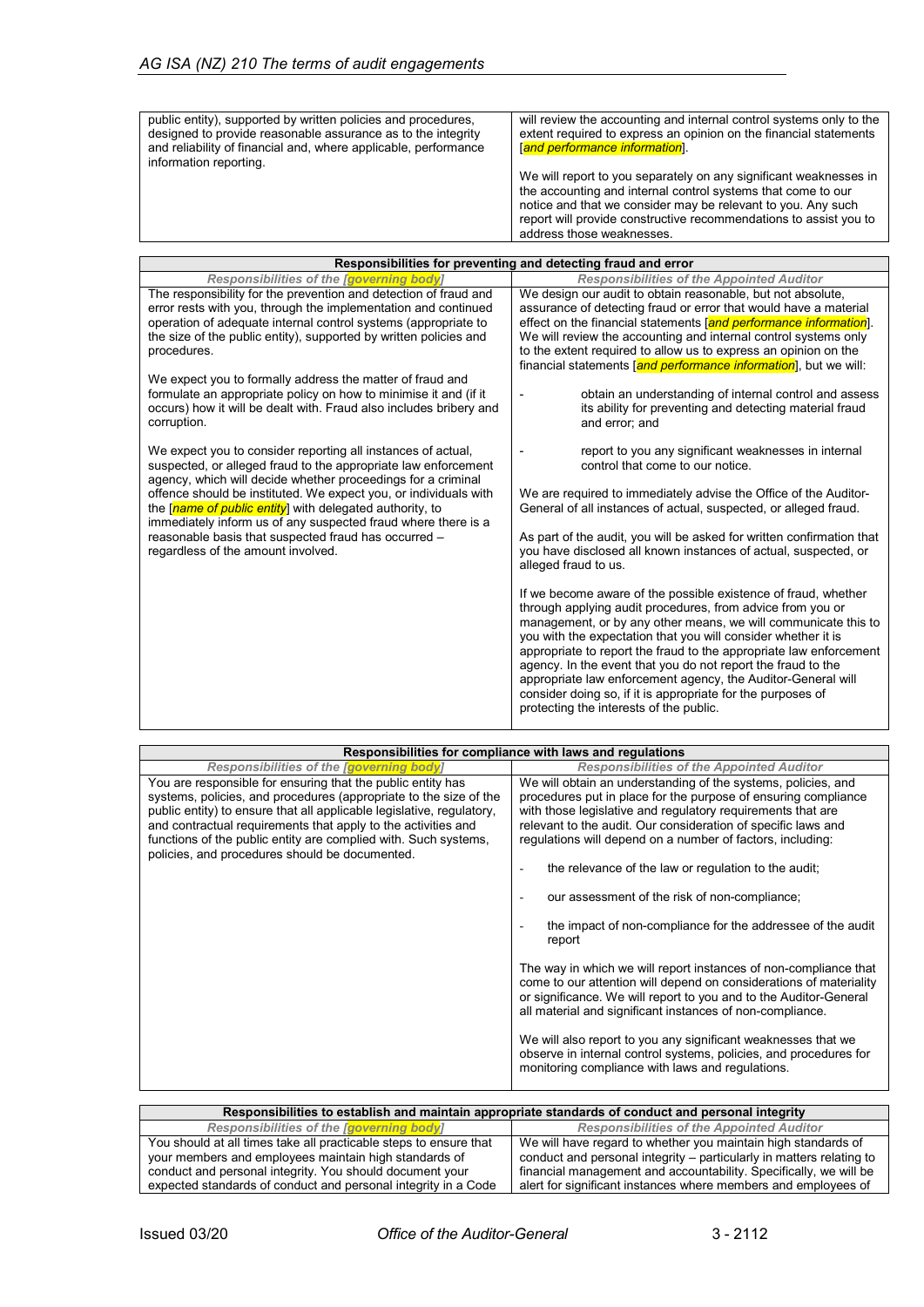| of Conduct and, where applicable, support the Code of Conduct<br>with policies and procedures.                                                                 | the public entity may not have acted in accordance with the<br>standards of conduct and personal integrity expected of them.                                                                                                                                                                                                                                                                                                                                             |
|----------------------------------------------------------------------------------------------------------------------------------------------------------------|--------------------------------------------------------------------------------------------------------------------------------------------------------------------------------------------------------------------------------------------------------------------------------------------------------------------------------------------------------------------------------------------------------------------------------------------------------------------------|
| The expected standards of conduct and personal integrity<br>should be determined by reference to accepted Codes of<br>Conduct that apply to the public sector. | The way in which we will report instances that come to our<br>attention will depend on significance. We will report to you and to<br>the Auditor-General all significant departures from expected<br>standards of conduct and personal integrity that come to our<br>attention during the audit.                                                                                                                                                                         |
|                                                                                                                                                                | The Auditor-General, on receiving a report from us, may, at their<br>discretion and with consideration of its significance, decide to<br>conduct a performance audit of, or an inquiry into, the matters<br>raised. The performance audit or inquiry will be subject to specific<br>terms of reference, in consultation with you. Alternatively, the<br>Auditor-General may decide to publicly report the matter without<br>carrying out a performance audit or inquiry. |

| Responsibilities for conflicts of interest and related parties                                                                             |                                                                                                                                              |
|--------------------------------------------------------------------------------------------------------------------------------------------|----------------------------------------------------------------------------------------------------------------------------------------------|
| Responsibilities of the <i>[governing body]</i>                                                                                            | <b>Responsibilities of the Appointed Auditor</b>                                                                                             |
| You should have policies and procedures to ensure that your                                                                                | To help determine whether your members and employees have                                                                                    |
| members and employees carry out their duties free from bias.                                                                               | carried out their duties free from bias, we will review information<br>provided by you that identifies related parties and will be alert for |
| You should maintain a full and complete record of related parties<br>and their interests. It is your responsibility to record and disclose | other material related-party transactions. Depending on the<br>circumstances, we may enquire whether you have complied with                  |
| related-party transactions in the financial statements [and<br><b>performance information</b> in accordance with generally accepted        | any statutory requirements for conflicts of interest and whether<br>these transactions have been properly recorded and disclosed in          |
| accounting practice.                                                                                                                       | the financial statements [and performance information].                                                                                      |

| Responsibilities for publishing the audited financial statements on a website |                                                                    |
|-------------------------------------------------------------------------------|--------------------------------------------------------------------|
| Responsibilities of the <i>[governing body]</i>                               | <b>Responsibilities of the Appointed Auditor</b>                   |
| You are responsible for the electronic presentation of the                    | Examining the controls over the electronic presentation of audited |
| financial statements [and performance information] on the public              | financial statements [and performance information], and the        |
| entity's website. This includes ensuring that there are enough                | associated audit report, on your website is beyond the scope of    |
| security and controls over information on the website to maintain             | the annual audit.                                                  |
| the integrity of the data presented.                                          |                                                                    |
|                                                                               |                                                                    |
| If the audit report is reproduced in any medium, you should                   |                                                                    |
| present the complete financial statements, including notes,                   |                                                                    |
| accounting policies, and any other accountability statements.                 |                                                                    |
|                                                                               |                                                                    |
|                                                                               |                                                                    |